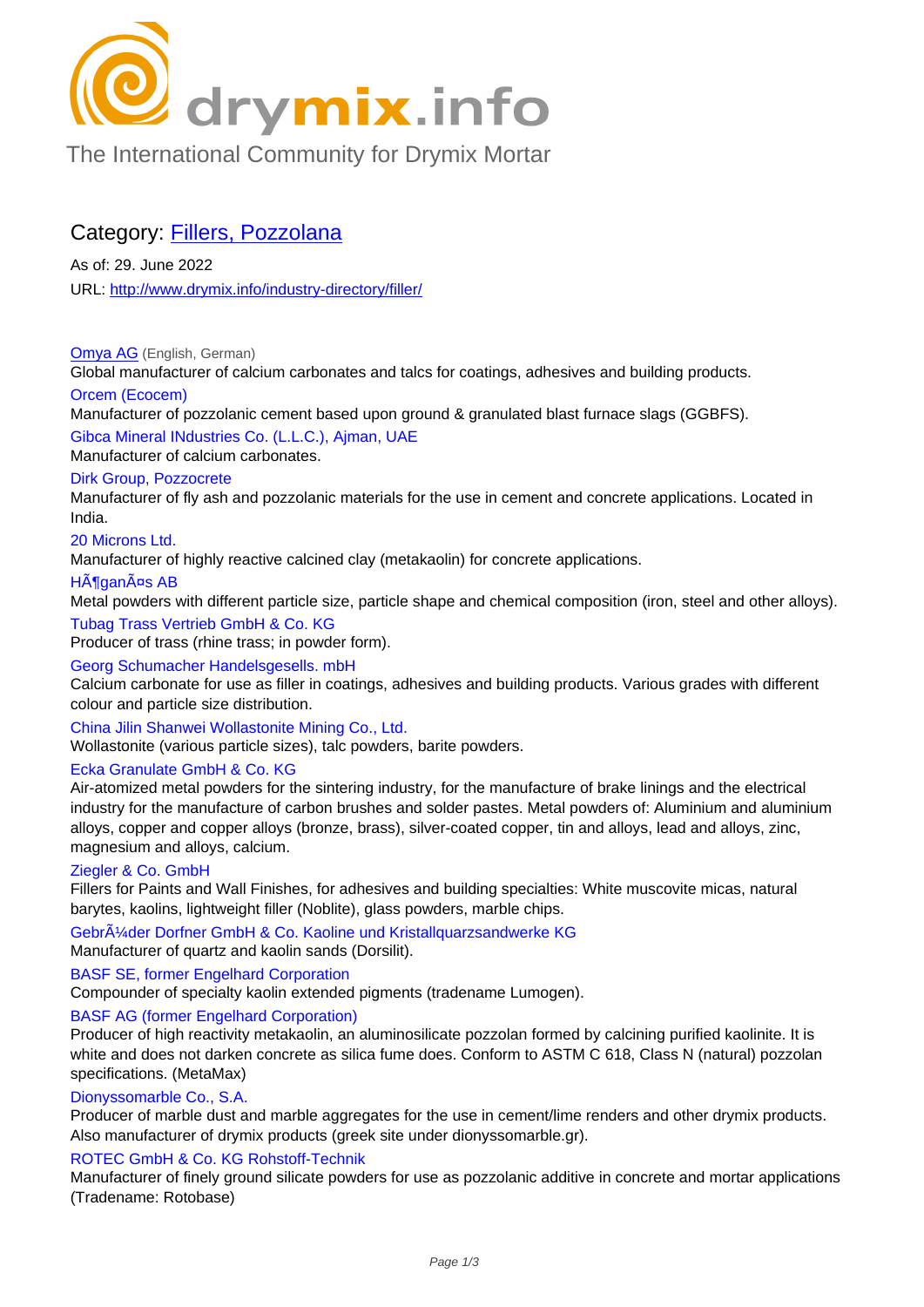

## [The International Community for Drymix Mortar](/industry-directory/)

#### Geomin Erzgebirgische Kalkwerke GmbH

Specialized in the mining recovery and preparation from dolomitic and calcitic marble to fillers, fine sands, powders, terrazzo-granulations as well as road and concrete aggregates. (Saxolith, Saxocarb, Saxogran, Saxorund) [D-09514 Lengefeld]

#### Mondo Minerals OY

Producer of talc products (Finntalc, Micro-Talc, Westmin).

#### Mahlwerk Neubauer-Friedrich Geffers GmbH

Grinds mica and coconut shells. Produces Muscovite mica in different particle size distributions from 0-50 Aum up to 1-5 mm. Coconut shell granule and coconut shell flour are produced and distributed under the brandname Coconit. Furthermore talc is distributed.

#### Damolin A/S

Mining and refining of amorphous silicate ("Moler") for the use as functional lightweight filler in coatings, mortars and concrete.

#### Holcim Ltd.

Manufacturer of blast furnace slag (several grades with different particle size).

#### Luzenac Group

Producer of talc for coatings, mortar and hygienic applications. Luzenac is one of the largest talc manufactureres and is focussed entirely onto Talc in all grades. Luzenac has operations on all continents.

#### Hoffmann Mineral GmbH & Co. KG

Functional fillers based on Neuburg siliceous earth, a natural combination of corpuscular quartz and lamellar kaolinite. Available with different particle size distributions and a range of brightness from white to yellow. (Sillitin, Sillikolloid, Aktisil)

#### Solvay Chemicals, Inc.

Ultrafine coated precipitated calcium carbonate ("PCC") for use as rheological modifier in polysulfide, polyurethane and silicon adhesives and sealants (Socal, Winnofil).

#### Shenyang DMT Jinding Building Material Co., Ltd.

Supplier of Wollastonite (no information on website in english).

#### Alpha Calcit FA<sup>1</sup>/<sub>4</sub>llstoff GmbH & Co. KG

Manufactures products based on calcium carbonate, talc, titanium dioxide and aluminium hydroxide.

#### Eduard Merkle GmbH & Co. KG

Producer of calcium carbonate fillers and extenders. (trade marks: Ulmer Weiss, Juraperle, Omyacarb, Criscarb, Calcicoll)

Sachtleben Chemie GmbH, part of Rockwood Group

Manufacturer of barytes used as fillers in the coatings industry.

#### BASF SE, Kaolin Division

Manufacturer of kaolins for the application in coatings, mortars and concrete (tradename MetaMax and others).

#### Lehmann & Voss & Co. (LuV)

Offers about 70 different grades of magnesia.

#### ErbslĶh Lohrheim GmbH & Co. KG

Produces kaolins for use as filler, also surface-modified, hydrophobic, china clay (Advafill).

#### Quarzwerke GmbH

Quartz and surface treated fillers based on quartz, cristobalite, aluminium hydroxide, calcinated kaolin and others.

#### HM-PPW, Produkty Polimerowe Wypelniacze

Manufacturer of decorative fillers based on quartz, marble and granite.

#### Vitro Minerals, Inc.

Manufacturer of pozzolanic glass fillers from recycled glass for cementitious applications (tradename VCAS).